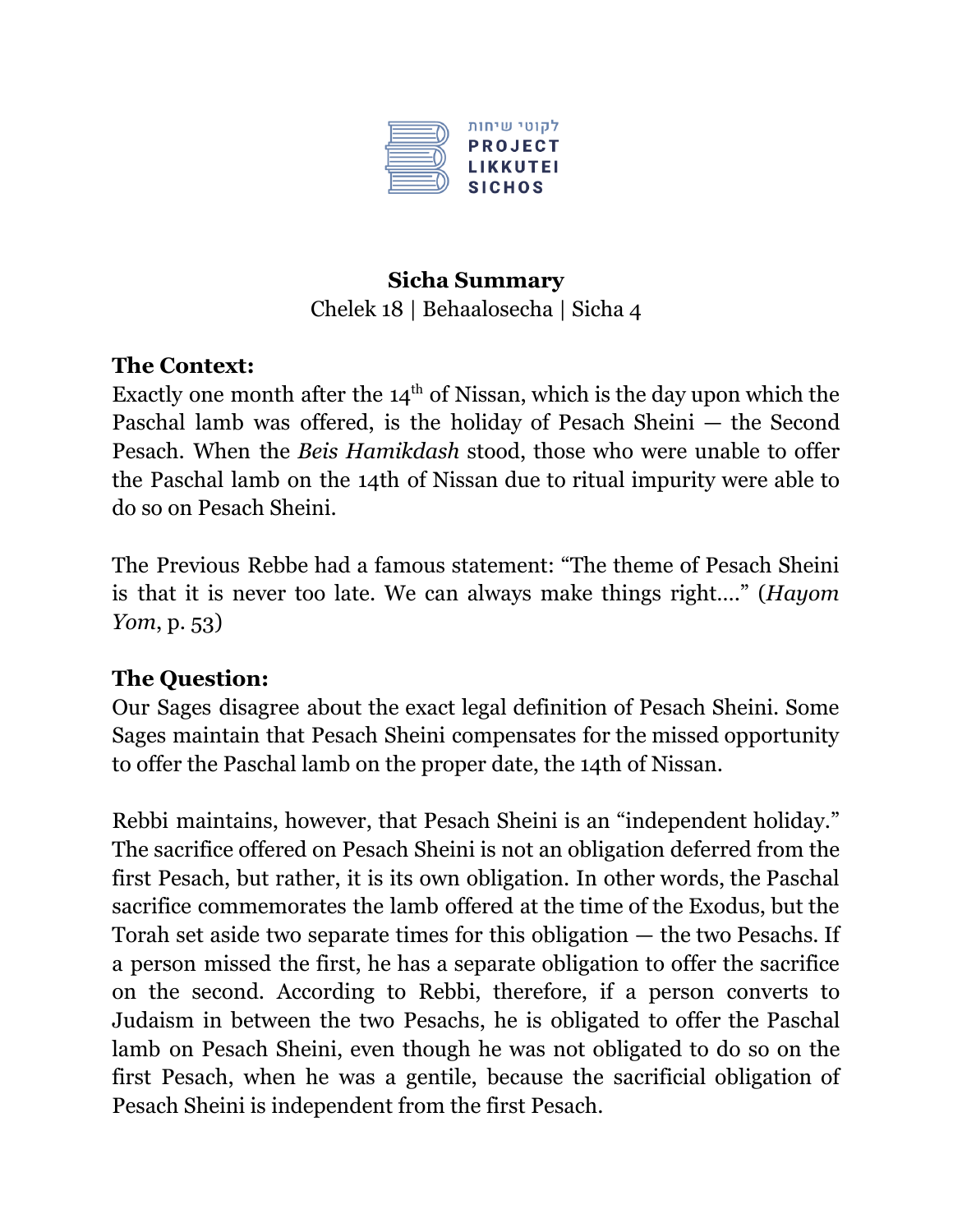The law follows Rebbi. How, then, are we to understand the Previous Rebbe's statement — that the theme of Pesach Sheini is that "it is never too late, we can always make things right"  $-$  in light of the law that Pesach Sheini is an independent holiday, not a correction of something that was missed. The convert, for example, did not miss an obligation on the first Pesach; his only obligation was on the Second Pesach. How is Pesach Sheini a correction and compensation for him?

## **The Explanation:**

According to the position that Pesach Sheini is a compensation for the first Pesach, when a person offers the sacrifice on Pesach Sheini, he is fulfilling his original obligation, albeit on a later date. The correct time for the sacrifice is the 14th of Nissan; he has been given the opportunity to satisfy his original obligation.

According to Rebbi, however, when a person offers the sacrifice on Pesach Sheini, he fulfills the obligation to offer the Paschal sacrifice in its correct time. Pesach Sheini is an independent holiday; it presents a new obligation and opportunity to offer the sacrifice.

Thus, the theme of "it is never too late" is illustrated more so by Rebbi's position than by the other Sages. If Pesach Sheini is only a chance to satisfy one's original obligation on a later date, then it is not a true rectification of what was missed, because the person still lacks the "completion" of offering the sacrifice in its intended time. But according to Rebbi, the person completely rectifies missing the first Pesach, because the Second Pesach is a full-fledged, independent holiday with its own time for offering the sacrifice.

This is a deeper meaning of "compensation." In Hebrew, the word for compensation, *tashlumim*, can imply filling a lack, or it can imply "completion" (*shalem*). When doing something additional, it can be filling something that was lost, or it can be adding to something already whole, making it even more perfect.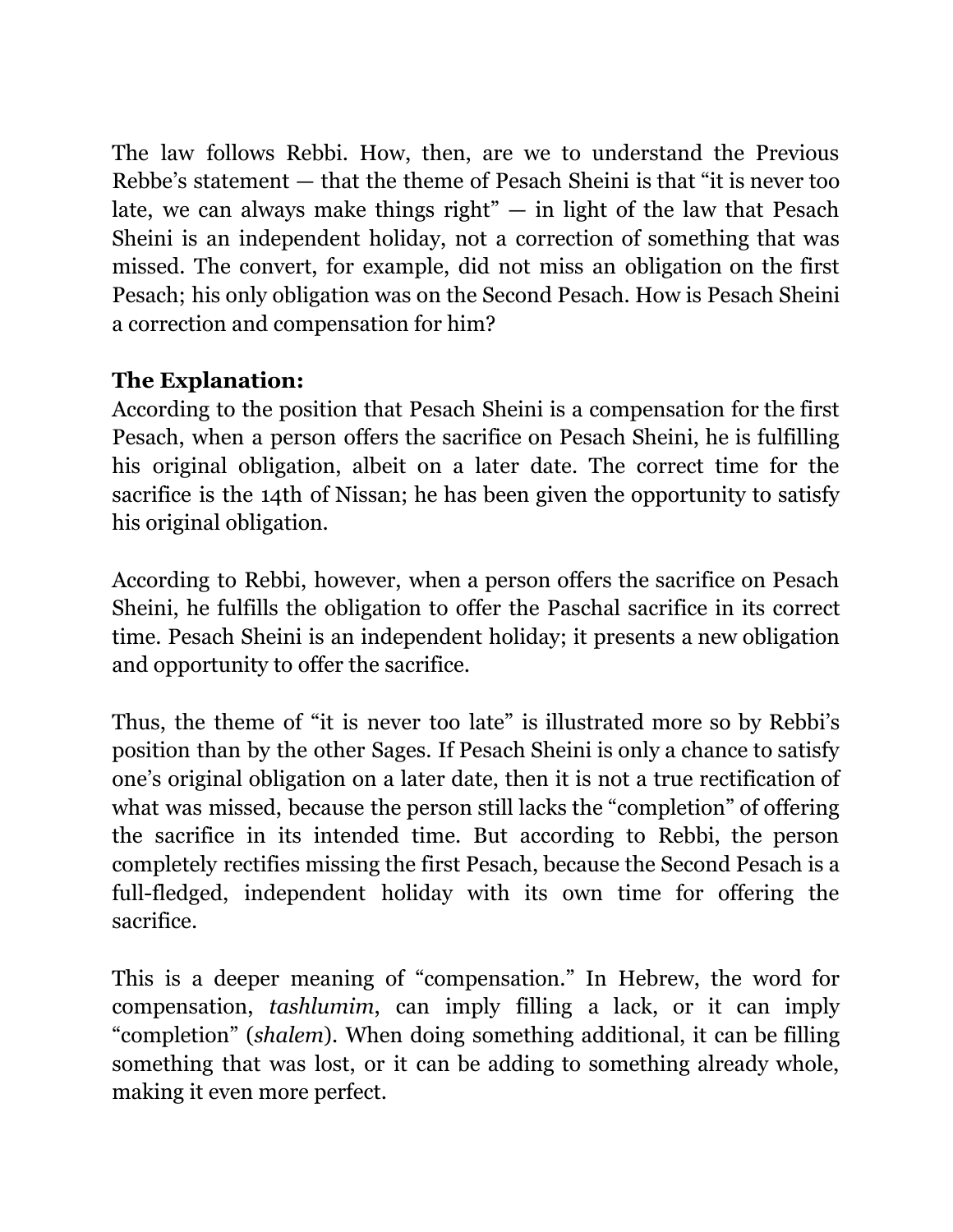When Rebbi argues that Pesach Sheini is not "compensation" but an "independent holiday," he is making this point: Pesach Sheini offers the deeper idea of "*tashlumim*/compensation"; it allows a person to achieve perfection and wholeness by fulfilling the *mitzvah* of the Paschal sacrifice in its correct time.

In the context of the convert  $-$  the convert was not lacking anything by not offering the sacrifice on the first Pesach; nevertheless, he achieves perfection by offering on the Second Pesach.

## **The Deeper Dimension:**

In a deeper perspective, both meanings of compensation are related. If a higher level of wholeness and perfection is possible, then a person is incomplete and lacking if he does not attain that perfection. By reaching that wholeness, a person compensates for his own lack of what was, until now, unrealized potential.

Kabbalah explains that a convert always had within him a spark of a Jewish soul, yet it only becomes fully manifest when he undergoes conversion. It follows that even during the first Pesach, the convert, who was a gentile at the time, still had a relationship to the command to offer the Paschal lamb because of his innate Jewish spark, even though he was not yet obligated to do so. Thus, missing the first Pesach is considered somewhat of a deficiency for the convert. When he offers the sacrifice on Pesach Sheini, he accomplishes two things: a) he achieves wholeness and perfection by fulfilling the same obligation as other Jews did on the first Pesach; b) and he also remedies the deficiency of not realizing his spiritual potential on the first Pesach, when he was still a gentile.

## **The Lesson:**

Some spiritual tasks, such as the work of reaching out to spread the *light* of Torah to the uninitiated, may seem to be extraneous, non-essential levels of perfection. A person may think that he will only turn to outreach when he has addressed his own spiritual deficiencies. But Pesach Sheini teaches that